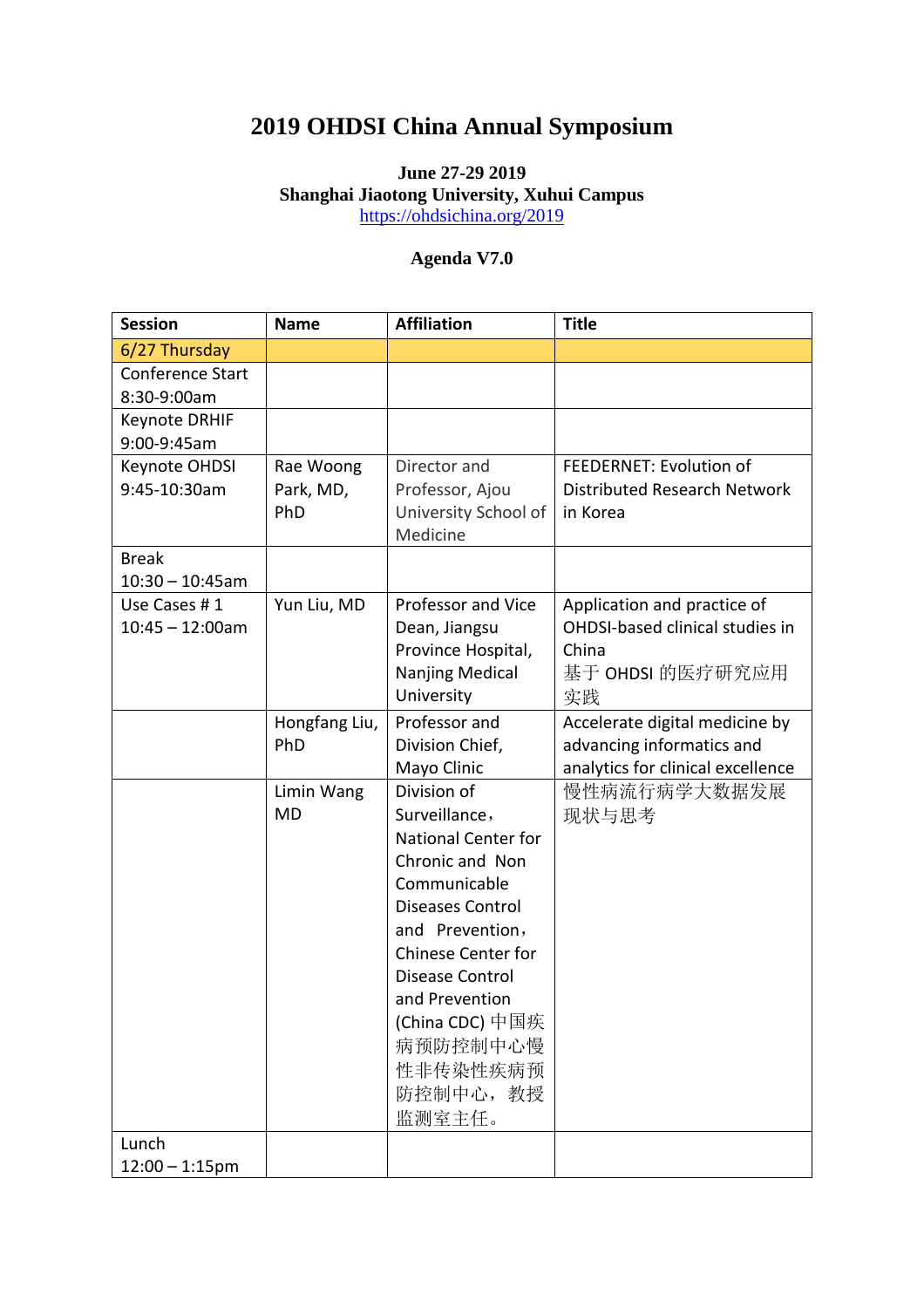| OHDSI CDM, ETL,<br>and related tools | Christian<br>Reich, MD, | OHDSI co-founder,<br><b>VP Real World</b>                                           | Global multicenter research in<br>the OHDSI research network                                                                                           |
|--------------------------------------|-------------------------|-------------------------------------------------------------------------------------|--------------------------------------------------------------------------------------------------------------------------------------------------------|
| $1:15 - 3:20$ pm                     | PhD                     | Analytics Solutions,<br><b>IQVIA</b>                                                |                                                                                                                                                        |
|                                      | Jingsong Li,<br>PhD     | Professor, Zhejiang<br>University                                                   | Constructing a healthcare Big<br>Data platform in Zhejiang - the<br><b>Zhijiang Project</b><br>之江实验室项目-浙江医疗<br>大数据平台建设                                 |
|                                      | Na Hong,<br>PhD         | <b>GM of DCHealth</b><br>Technologies Inc.                                          | <b>Converting Lung Cancer Big</b><br>Data of China to the OHDSI<br>Common Data Model<br>中国肺癌大数据到 OHDSI 通<br>用数据模型的转化                                   |
|                                      | <b>Buzhou Tang</b>      | Associate<br>Professor, Harbin<br>Institute of<br>Technology                        | NLP for healthcare $-$ are we<br>ready for practice?<br>医疗自然语言处理-我们准<br>备好了吗?                                                                          |
|                                      | Hua Xu, PhD             | Professor, The<br>University of Texas<br><b>Health Science</b><br>Center at Houston | Atlas in Chinese<br>开源科研分析平台 Atlas 中文<br>版介绍                                                                                                           |
| <b>Break</b><br>$3:20 - 3:40$ pm     |                         |                                                                                     |                                                                                                                                                        |
| Use Cases #2<br>$3:40 - 5:20$ pm     | Yi Zhou, PhD            | Associate<br>Professor, Sun Yat-<br>sen University                                  | Deep learning-based predictive<br>modeling of seizure based on<br><b>ECG</b> data<br>基于深度学习的癫痫脑电发<br>作预警研究                                             |
|                                      | Lei Liu, PhD            | Professor. Fudan<br>University                                                      | Knowledge graph-based clinical<br>decision support systems<br>基于知识图谱的临床决策支<br>持                                                                        |
|                                      | Li Wang, PhD            | Associate<br>Professor, Nantong<br>University                                       | Multi-site analysis of drug uses<br>based on $NCCD - a$ case study<br>of systemic lupus<br>erythematosus<br>基于 NCCD 的多中心大规模患<br>者临床药物分析-以系统性红<br>斑狼疮为例 |
|                                      | Yong Lin, MS            | President, Pailan<br>Inc.                                                           | HEOR studies in China using<br>real word data<br>中国真实世界数据和 HEOR 研<br>究                                                                                 |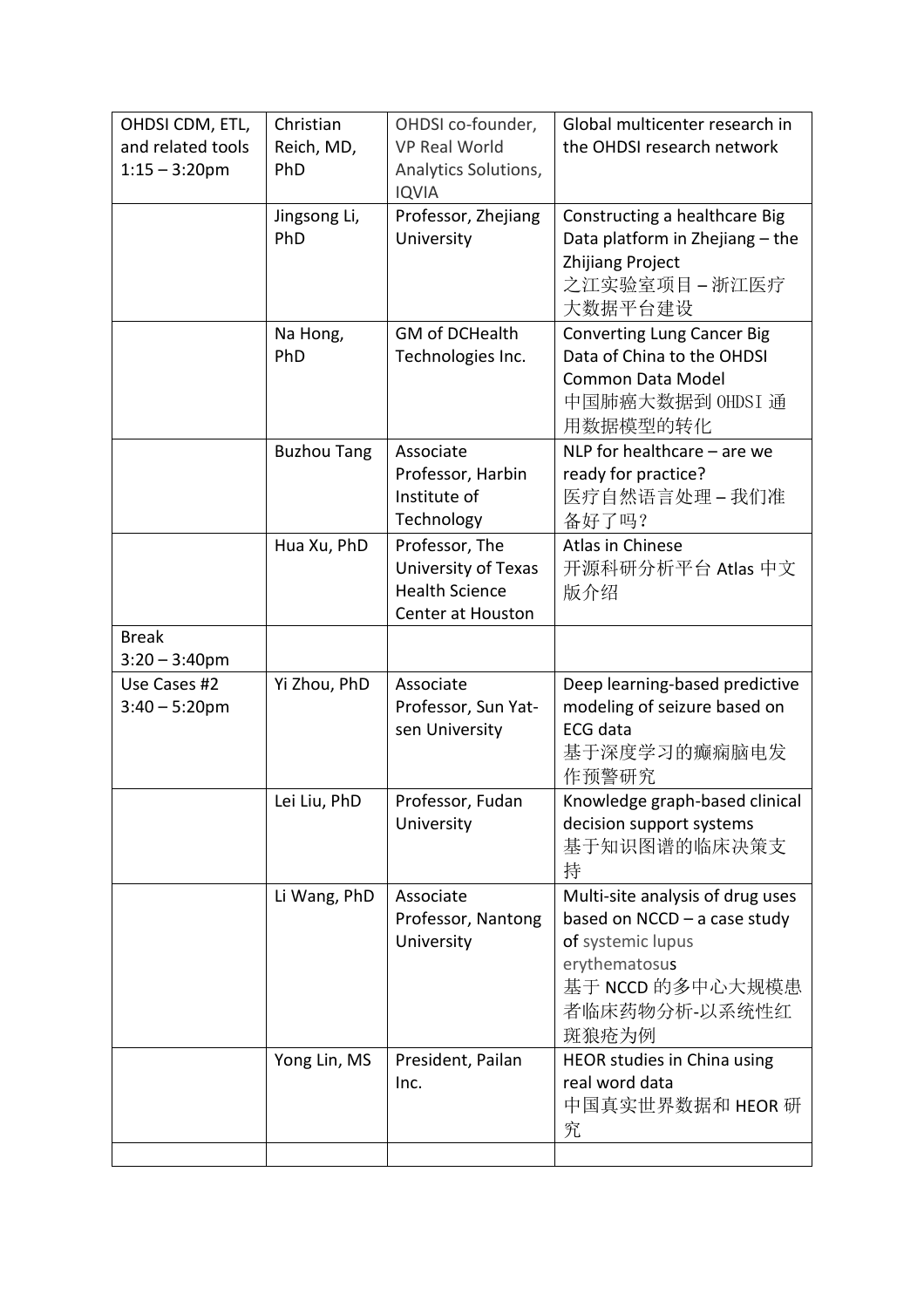| <b>OHDSI China</b><br>Committee<br>Meeting<br>$5:30 - 6:30$ pm | <b>OHDSI China</b><br>Committee<br><b>Members</b> |                                                                                                                          | Closed session, by invitation<br>only.                                                                                                                |
|----------------------------------------------------------------|---------------------------------------------------|--------------------------------------------------------------------------------------------------------------------------|-------------------------------------------------------------------------------------------------------------------------------------------------------|
|                                                                |                                                   |                                                                                                                          |                                                                                                                                                       |
| 6/28 Friday                                                    |                                                   |                                                                                                                          |                                                                                                                                                       |
| <b>OHDSI Data</b><br>Analysis<br>$8:30 - 10:35$ am             | Fei Wang,<br>PhD                                  | Associate<br>Professor, Cornell<br>University                                                                            | Analytics with Healthcare Data<br><b>Big and Small</b>                                                                                                |
|                                                                | Hui Lv, PhD                                       | Professor, Shanghai<br>Jiaotong University                                                                               | Combining phenotype and<br>genotype for genetic diseases<br>analysis                                                                                  |
|                                                                | Yong Chen,<br>PhD                                 | Associate<br>Professor,<br>University of<br>Pennsylvania                                                                 | A Communication Efficient<br>Distributed Algorithm for<br>Regression Analyses with Rare<br>Events                                                     |
|                                                                | Hua Zhong,<br>PhD                                 | Associate<br>Professor, New<br><b>York University</b>                                                                    | Cardiovascular disease<br>prediction for diabetic patients<br>from longitudinal electronic<br>health record data                                      |
|                                                                | Lixia Yao,<br>PhD                                 | Assistant Professor,<br>Mayo Clinic                                                                                      | <b>Extracting Kinship From</b><br><b>Obituary to Enhance Electronic</b><br><b>Medical Records for Genetic</b><br>Research                             |
| <b>Break</b><br>10:35-10:50am                                  |                                                   |                                                                                                                          |                                                                                                                                                       |
| Use Cases #3<br>10:50-12:30pm                                  | Yuxi Li, MD                                       | Attending<br>Physician, The first<br>affiliated hospital<br>of Peking University                                         | Facilitating clinical research<br>using EHRs: development and<br>practice of a cardiovascular<br><b>CDR</b><br>电子病历数据助力临床研<br>究: 心血管专科 CDR 的建设<br>与实践 |
|                                                                | Sheng Nie,<br><b>MD</b>                           | Attending<br>Physician, Nanfang<br>Hospital, National<br><b>Clinical Research</b><br>Center for Kidney<br><b>Disease</b> | Clinical research for kidney<br>disease - from traditional<br>epidemiology studies to big<br>data platforms<br>从肾脏病人群流行病研究到<br>大数据平台的建立               |
|                                                                | Qiong Wang,<br><b>MS</b>                          | 副科长, 高级工程<br>师, The third<br>affiliated hospital<br>of Guangzhou<br><b>Medical University</b>                            | Patient level prediction using<br>EHRs - Challenges and<br>Opportunities<br>基于电子病历的个人预测模<br>型-挑战和机遇                                                   |